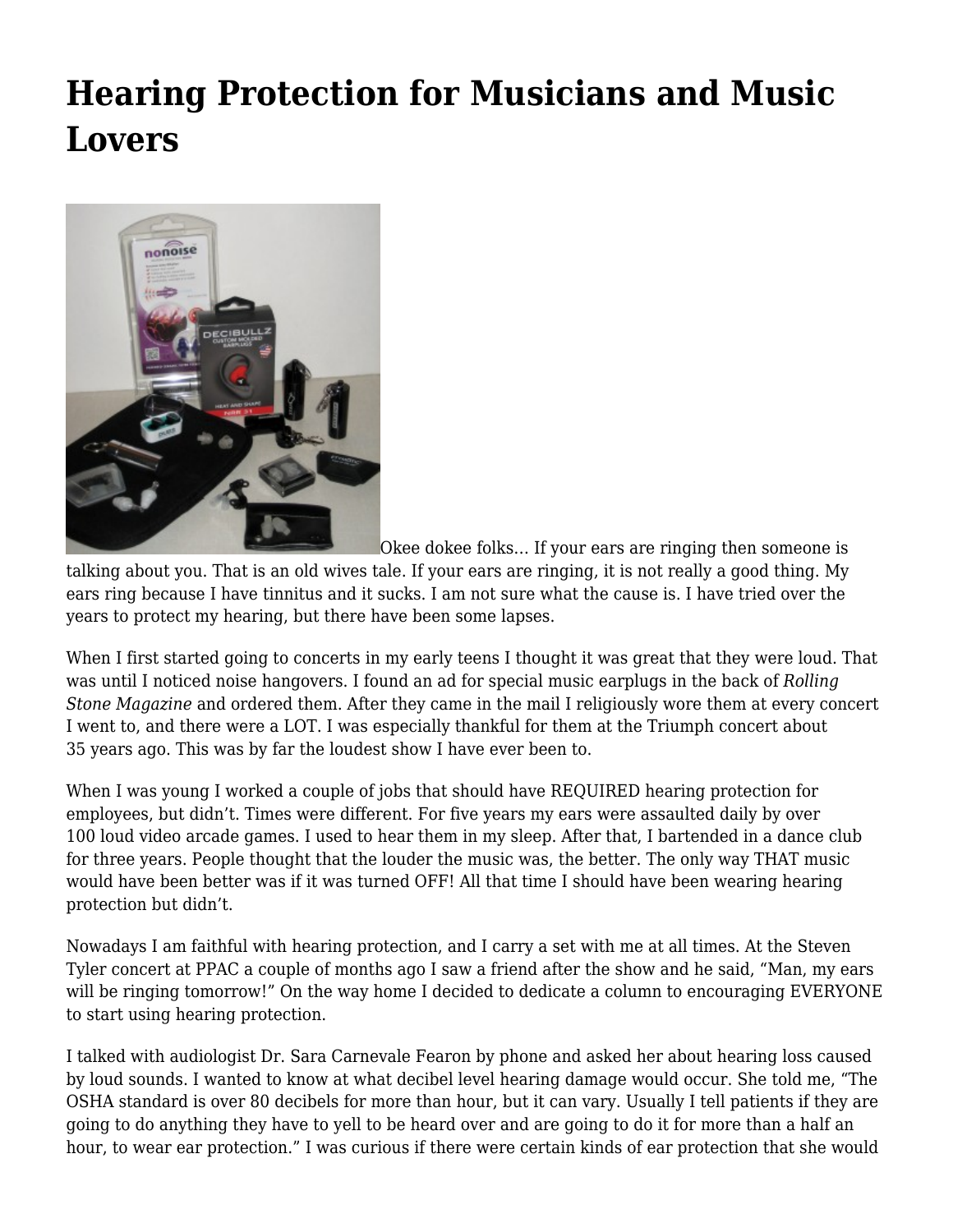recommend for people who are going to be exposed to loud music. Her suggestion was to get music filters that are made to specifically reduce the decibel level, but don't distort the music. She mentioned, "Typical foam ear plugs that you buy over the counter will distort the sound. They will cut the lows much more than the highs and give you a muffled sound." When I asked what particular brand are best she informed me that Etymotic Research makes most of the filters used in the music ear plugs. She added, "You want a 15 or 20 decibel reduction, depending on the type of music you are listening to. If you are going to a hard rock concert, you are going to want the maximum. Same if you are a percussion player or if you are a musician and play drums or you play horns. Horns are pretty bad as far as the noise level goes. They need more protection than if you are playing the violin." I asked, "Would you recommend hearing protection for people who go to hear or play music?" Her response was, "Everybody's sensitivity is different and it's hard to know what is going to cause certain people's hearing loss. I have seen patients who have hearing loss just from attending one concert. If you go and it's loud enough and you are standing close enough to the speakers, it could happen." She continued, "Hearing loss is usually a combination of your genetic predisposition, medications and noise exposure. It's hard to pinpoint what it came from."

As we wrapped the conversation, I questioned her again about the 80-decibel level needing protection and she went further this time by saying, "We recommend protection for people who go to spinning classes where they play loud music. If you're going to be there and it's going to be loud, better to protect your hearing than to lose it!" I was curious if most people ignore this advice. She told me, "Yes, absolutely."

As I continued my investigation of music volume and hearing protection I figured that I should measure what kind of decibel levels I am exposed to. I purchased a decibel meter and brought it with me to check out the volume of the shows I attended. My band rehearsals can easily reach 90 decibels. Most of the concerts that I went to were in the 90 to 110 decibel range. I took a reading on The Extraordinary Rendition Band (lots of horns and percussion), and that band's level was between 95 and 105. They did not use amplification. I even went to a small pub where a solo guitarist was performing and was surprised to see the readings were around 95. The between-set music was around 80 decibels. So, judging from my informal experiment I would think that hearing protection should be used a hell of lot more than it is.

I test drove a few hearing protection devices in real world situations to see how I liked them. This is a non-scientific review based on my real-world experiences with the products and info that I gathered from the websites and packages. The easiest place to find most of these ear plugs is Amazon, but company websites are provided if available. A noise reduction rating (NRR) indicates the level of sound that earplugs block. These values reflect the level of noise protection available for each device when worn alone. This rating applies to earplugs and provides users of these devices an important analytical tool when comparison shopping.

#### Brand: ALPINE PARTY PLUG

General Comments: Comes with an insertion tool to make it easier. I found these to be one of the better brands that I received. Comfort: A Ease of use: B+ Storage: Two different plastic cases — one box, one keychain Sound Clarity: B+ NRR: 16.5-21.5dB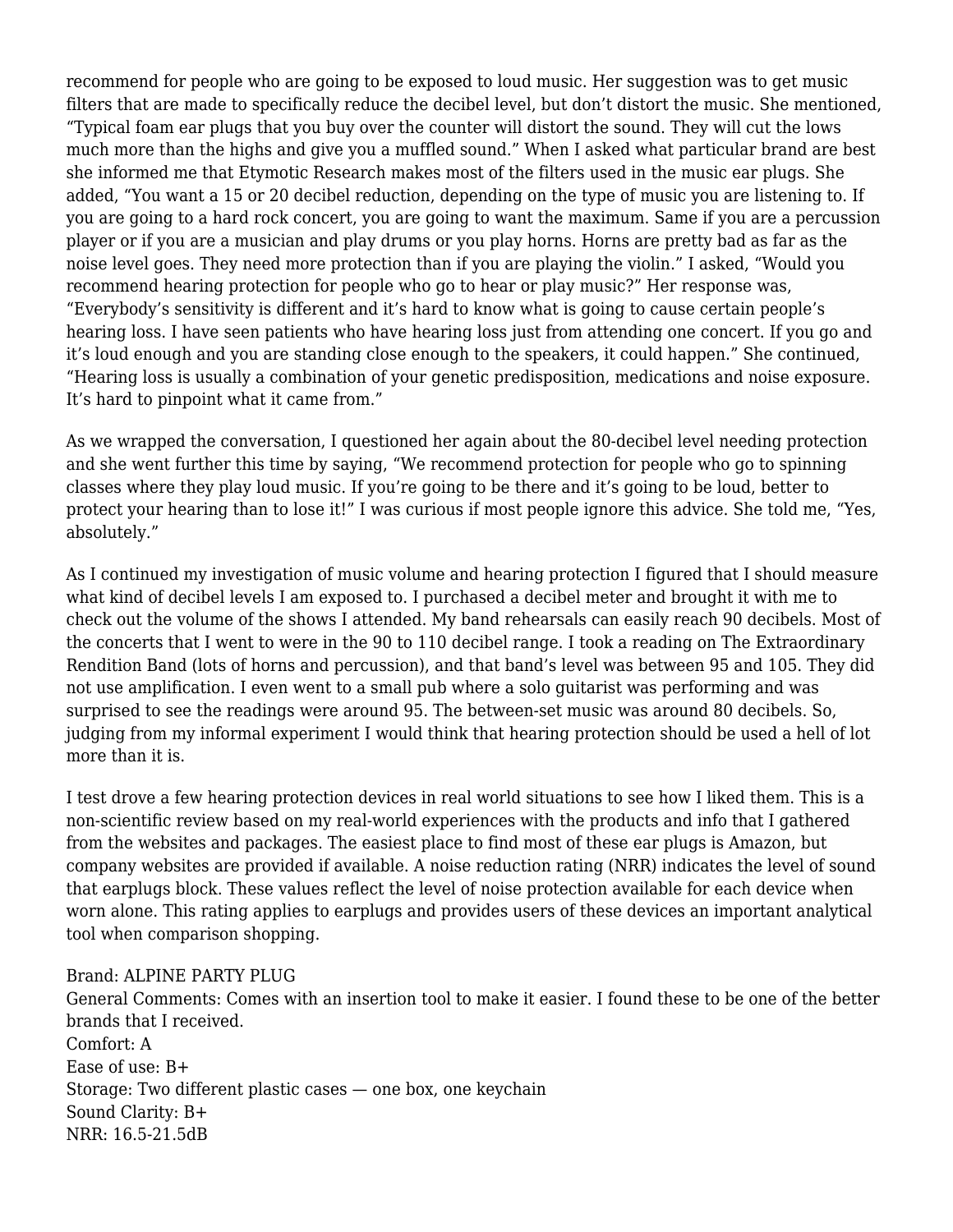Material: Special Alpine Thermo Shape hypoallergenic materials Other: I recommend getting a different case for them if you intend to carry them with you all the time. Overall Rating: B+ Average Price: \$16 Website: [alpinehearingprotection.com](http://www.alpinehearingprotection.com/)

### Brand: CRESCENDO

General Comments: Two pairs of earplugs included. I found them a little harder to insert and remove, and they're probably better for folks with smaller hands and ears. They have specific ear protection available for guitarists, drummers, DJs, vocalists, woodwinds and concertgoers.

Comfort: B+ Ease of use: C Storage: Aluminum carrying Sound Clarity: B+ NRR: 7-16 dB Material: Medical grade materials Other: Optional neck cord and insertion tool available separately Overall Rating: B Average Price: \$19 Website: [dynamic-ear.com](http://www.dynamic-ear.com/)

## Brand: DECIBULLZ

General Comments: These require a little DIY molding of the ear protection to custom fit your ears. Heat the Decibullz thermoplastic molds in boiling water, let them cool for a bit, and shape them to your ears. These are probably best suited for musicians.

Comfort: A Ease of use: B Storage: Cloth bag Sound Clarity: A NRR: 31dB Material: Eartips are made of a thermoplastic elastomer.

Other: Includes two Decibullz Thermoplastic Custom Molds, Three Sets of Triple Flange Tips S, M, L, One Set of Max Protect MEDIUM Foam Tips, Earplug Carrying Pouch. Various colors available-Black, Blue, Orange, Pink, Red. Overall Rating:A-Average Price: \$26 Website: [decibullz.com](http://www.decibullz.com/)

#### Brand: DOWNBEATS

General Comments: I found them a little hard to insert and remove. They're probably better for folks with smaller hands and ears. Comfort: B-Ease of use: C Storage: Aluminum case with clip Sound Clarity: B-NRR: 18 Material: Soft silicone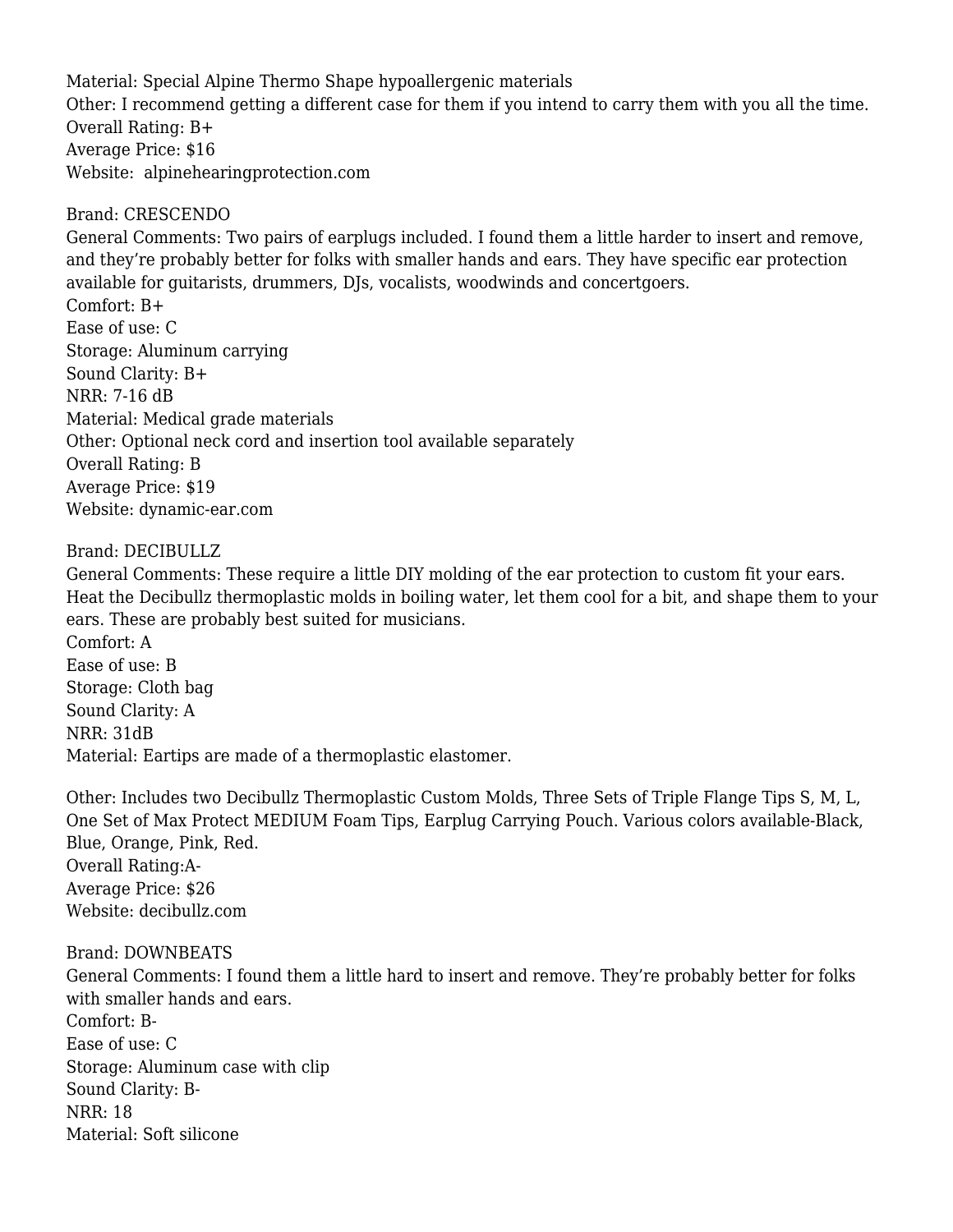Other: Clear, low profile ear plugs Overall Rating: B-Average Price: \$14 Website: [downbeats.com](http://www.downbeats.com/)

Brand: DUBS General Comments: My band mate and my girlfriend both have Dubs and love them. Sleek design that fits flush to the ear and is easy to handle. Comfort: B-Ease of use: A-Storage: Plastic Box; I recommend getting a different case for them if you intend to carry them with you all the time. Sound Clarity: A NRR: 12dB Material: ABS, polymer foams and silicone Other: Available in four colors: Teal, Blue, Pink and White. Overall Rating: B+ Average Price: \$20 Website: [getdubs.com](http://www.getdubs.com/) Brand: EAR PEACE General Comments: medium and high protection filters included Comfort: B Ease of use: C; I found them a little harder to insert and remove. They're probably better for folks with smaller hands and ears. Storage: Three chamber, milled aluminum case Sound Clarity: B-NRR:11-14dB Material: Soft, medical grade silicone/polyurethane foam plugs-hypoallergenic Other: Available in multiple skins tone Overall Rating: B-Average Price: \$22 Website: [earpeace.com](http://www.earpeace.com/) Brand: ETYMOTIC ER20XS General Comments: I found these to be one of the better brands that I received Comfort: A Ease of use: A Storage: Clamshell Case-I recommend getting a different case for them if you intend to carry them with you all the time. Sound Clarity: A NRR: 13dB Material: Eartips are made of a thermoplastic elastomer Other: Comes with a cord that attaches to the plugs, not a fan of the clamshell case Overall Rating: A Average Price: [\\$20](https://www.facebook.com/messages/t/fuzmuzek#) Website: [www.etymotic.com](http://www.etymotic.com/)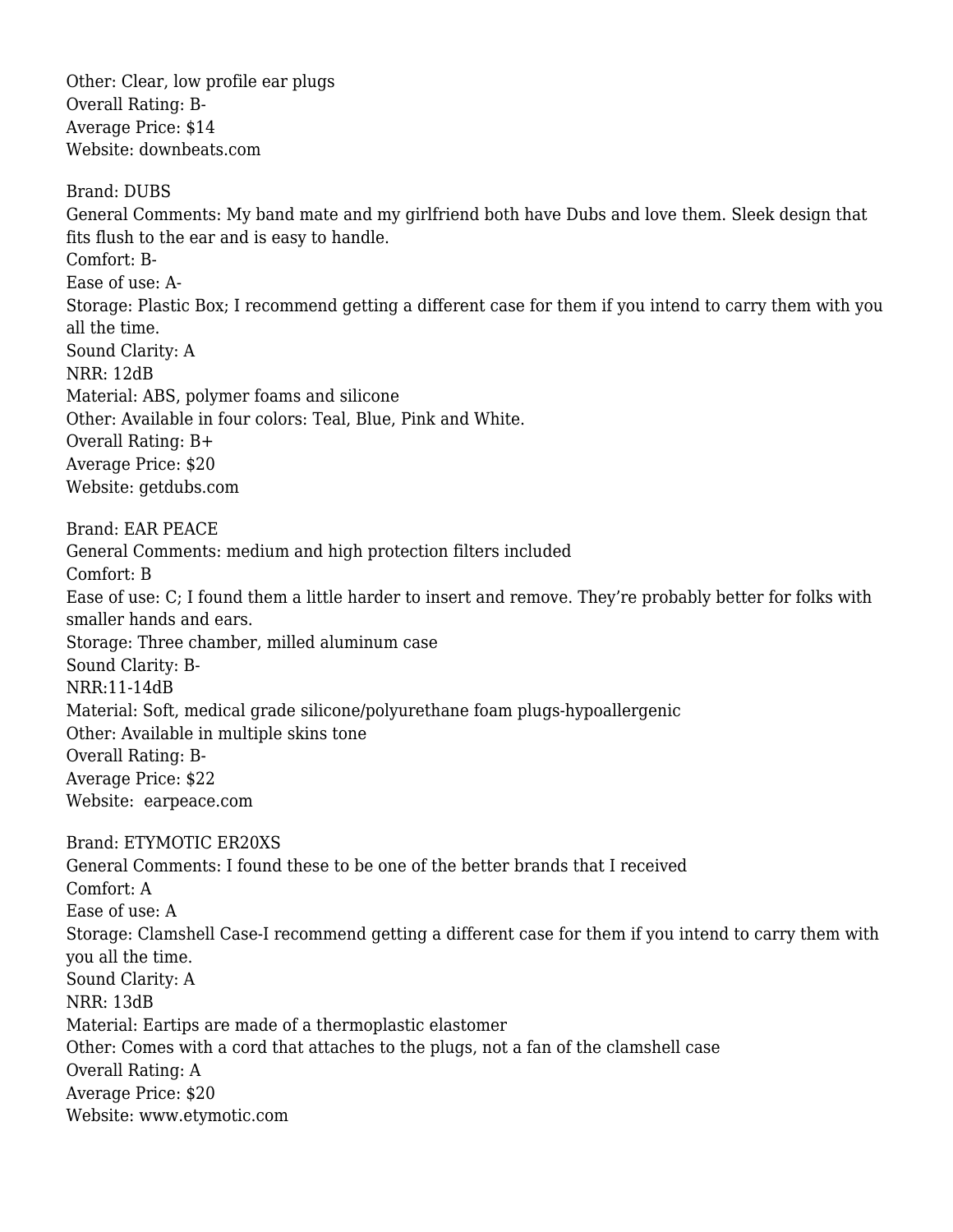### Brand: KILLNOISE

General Comments: These are simple ear plugs, pouch can easily slip into your back pocket or hook on keychain, could be a little stiffer to make insertion into ears easier, but overall they are pretty comfortable. Comfort: B+ Ease of use: B+ Storage: Storage Pouch (colors available) Sound Clarity: B+ NRR: 9dB Material: "The special material in these ear plugs is made in Sweden. It's hypo-allergenic, recyclable and CE-certified, and is also soft and gentle for maximum comfort, even over long periods." Other: Translucent for inconspicuous wear in public Overall Rating: B+ Average Price: \$14 Website: [killnoise.com](http://www.killnoise.com/)

## Brand: LIVE MUSIC/HEAR SAFE

General Comments: Two pairs of earplugs included; I found them a little harder to insert and remove. They're probably better for folks with smaller hands and ears. Use the included cord! Comfort: B+ Ease of use: C Storage: Aluminum carrying case with cord inside Sound Clarity: B NRR: 23-29 dB Material: Natural Soft Silicone Other: Backed by a Lifetime No-Hassle Replacement Guarantee Overall Rating: B Average Price: \$29 Website: Amazon

Brand: NO NOISE

General Comments: These were comfortable and clear, but could be a little stiffer to make insertion easier. Features a zirconium oxide ceramic sound filter Comfort: A-Ease of use: B+ Storage: Aluminum Tube Key Chain Case Sound Clarity: A NRR: SNR 20dB Material: Silicone free-hypoallergenic Other: Comes in purple Overall Rating: A-Average Price: \$29 Website: [nonoise-earplugs.com](http://www.nonoise-earplugs.com/) (Note: these were sent to me by Twisted Throttle out of Exeter, RI | [twistedthrottle.com](http://www.twistedthrottle.com/))

## Brand: WOOWEXX

General Comments: I found them a little harder to insert and remove. They're probably better for folks with smaller hands and ears. Use the included cord!